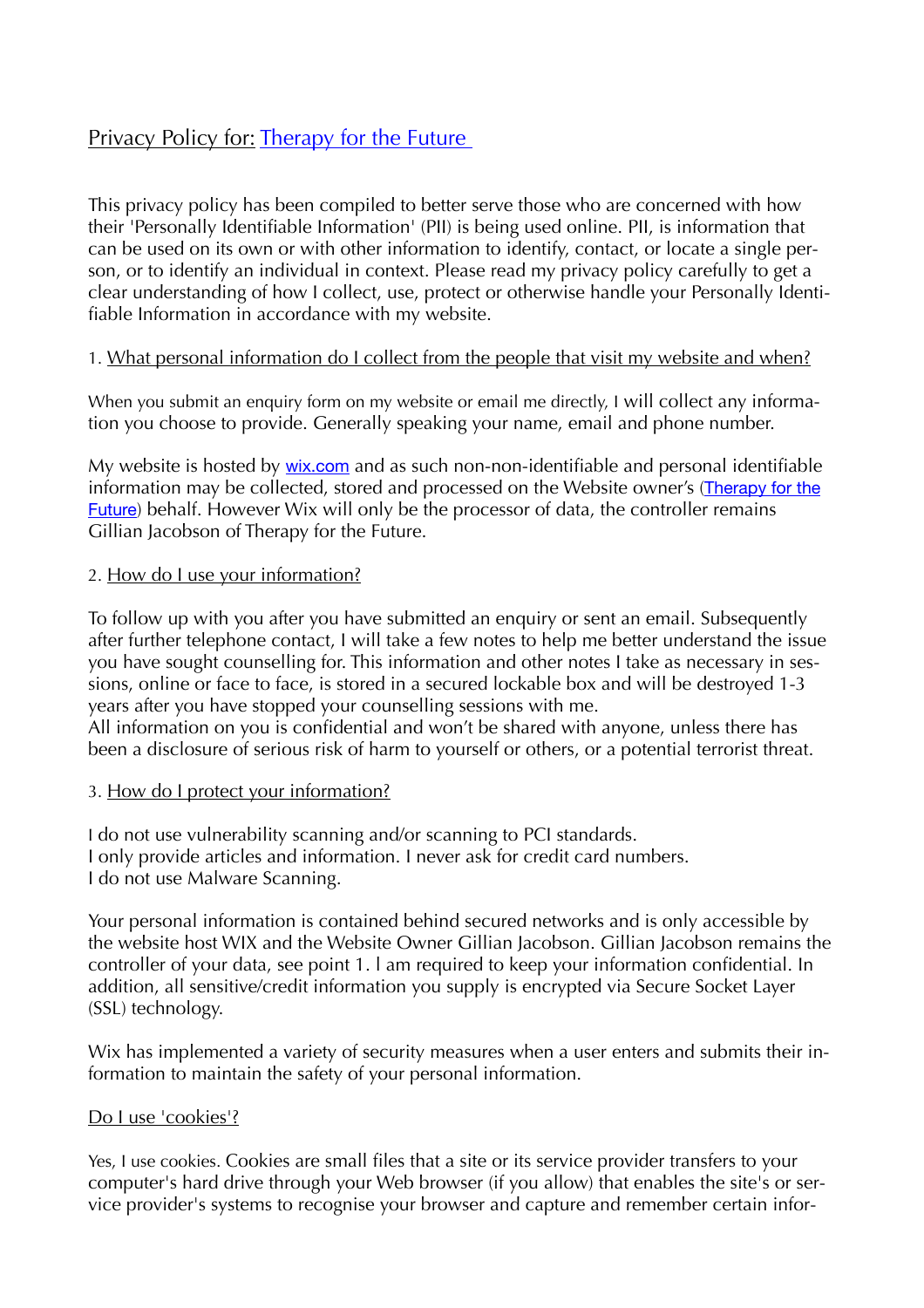mation. For instance, we use cookies to help us remember and process, for example the items in a shopping cart. They are also used to help us understand your preferences based on previous or current site activity, which enables us to provide you with improved services. We also use cookies to help us compile aggregate data about site traffic and site interaction so that we can offer better site experiences and tools in the future.

Cookies can be used to:

- Help remember and process the items in a shopping cart.
- Understand and save user's preferences for future visits.
- Keep track of advertisements.
- I/ Wix may use it to compile aggregate data about site traffic and site interactions in order to offer better site experiences and tools in the future.
- •I may also use trusted third-party services that track this information on our behalf.
- I use it as a security measure.

| Cookie name                             | Life span         | Purpose                            |
|-----------------------------------------|-------------------|------------------------------------|
| svSession                               | Permanent         | Creates activities and BI          |
| hs                                      | Session           | Security                           |
| incap_ses_\${Proxy-ID}_\${Site-<br>ID   | Session           | <b>Security</b>                    |
| incap_visid_\${Proxy-ID}_\${Site-<br>ID | Session           | Security                           |
| nlbi_{ID}                               | Persistent cookie | <b>Security</b>                    |
| <b>XSRF-TOKEN</b>                       | Persistent cookie | <b>Security</b>                    |
| smSession                               | Two weeks         | Identify logged in site<br>members |

You can choose to have your computer warn you each time a cookie is being sent, or you can choose to turn off all cookies. You do this through your browser settings. Since browser is a little different, look at your browser's Help Menu to learn the correct way to modify your cookies.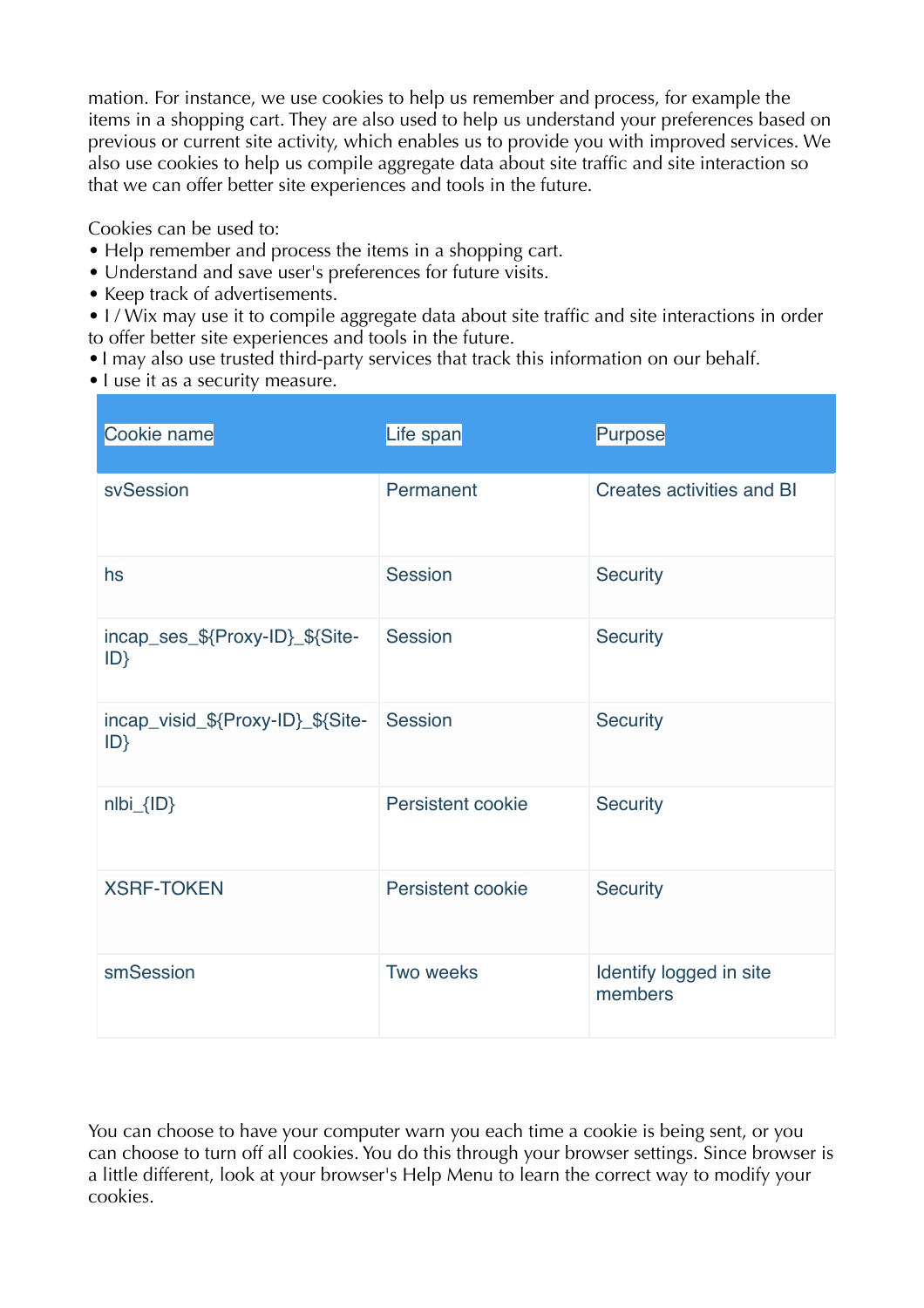If you turn cookies off, It won't affect the user's experience .

### Third-party disclosure

We do not sell, trade, or otherwise transfer to outside parties your Personally Identifiable Information.

## Third-party links

We do not include or offer third-party products or services on our website.

## **Google**

Google's advertising requirements can be summed up by Google's Advertising Principles. They are put in place to provide a positive experience for users. [https://support.google.com/](https://support.google.com/adwordspolicy/answer/1316548?hl=en) [adwordspolicy/answer/1316548?hl=en](https://support.google.com/adwordspolicy/answer/1316548?hl=en)

I have not enabled Google AdSense on my site but I may do so in the future. I use Google Analytics as part of their Search Engine Optimisation to target my website to relevant users and keep track of site statistics such as tracking how many visitors to my website.

Gmail is encrypted using Google's Transport Layer of Security (TLS) standard encryption.

### Changes:

You will be notified of any Privacy Policy changes:

- On my Privacy Policy Page
- You can change your personal information:
	- By emailing me.

How does my site handle Do Not Track signals?

I honour Do Not Track signals and Do Not Track, plant cookies, or use advertising when a Do Not Track (DNT) browser mechanism is in place.

Does my site allow third-party behavioural tracking?

It's also important to note that I do not allow third-party behavioural tracking.

Data Breach:

I will take the following responsive action, should a data breach occur: I will notify you via email within 7 business days

You have the right to contact the Information Commissioners Office<https://ico.org.uk> if you have any queries or complaints about how and why your data is being collected and processed, or any non-compliance issues.